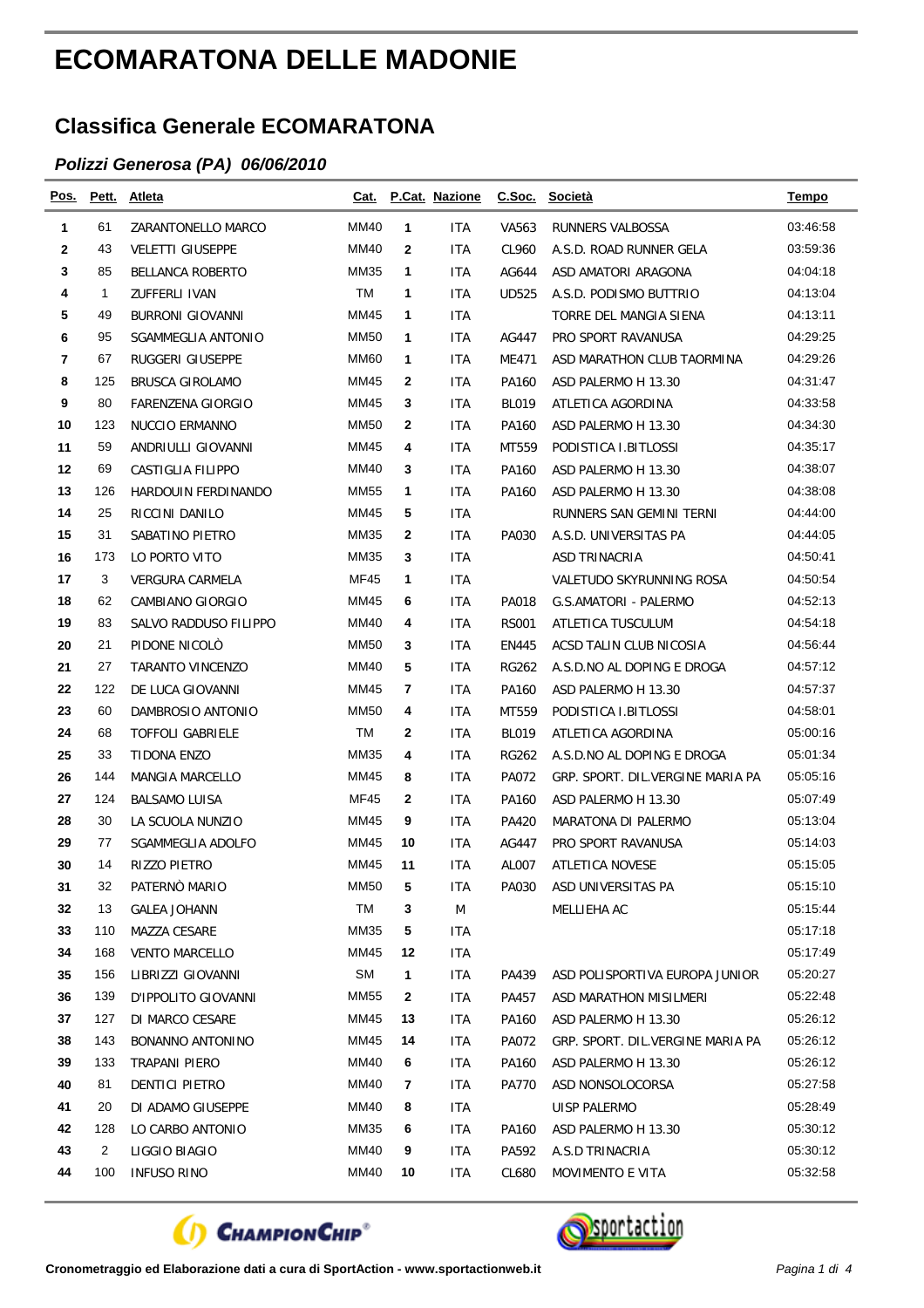| Pos.     | Pett.    | <b>Atleta</b>                          | Cat.         |                | P.Cat. Nazione    | C.Soc.         | <b>Società</b>                                        | <b>Tempo</b>         |
|----------|----------|----------------------------------------|--------------|----------------|-------------------|----------------|-------------------------------------------------------|----------------------|
| 45       | 93       | PROFETTO VINCENZO                      | MM40         | 11             | <b>ITA</b>        | PA160          | ASD PALERMO H 13.30                                   | 05:33:06             |
| 46       | 47       | LAURENZI DARIO                         | MM45         | 15             | <b>ITA</b>        | MI265          | ROAD RUNNERS CLUB MILANO                              | 05:33:09             |
| 47       | 101      | POLLICINO MASSIMO                      | MM35         | $\overline{7}$ | <b>ITA</b>        | CL680          | <b>MOVIMENTO E VITA</b>                               | 05:34:54             |
| 48       | 70       | <b>RUSSO SALVATORE</b>                 | MM40         | 12             | <b>ITA</b>        | <b>RG119</b>   | A.S.D. ATLETICA PADUA RAGUSA                          | 05:35:05             |
| 49       | 114      | <b>FAILONI GIUSEPPE</b>                | <b>MM50</b>  | 6              | <b>ITA</b>        | CT426          | ATLETICA MISTERBIANCO                                 | 05:35:34             |
| 50       | 103      | PALAZZOTTO GABRIELE                    | MM40         | 13             | <b>ITA</b>        | <b>RM176</b>   | PODISTI MARATONA ROMA                                 | 05:35:50             |
| 51       | 116      | <b>CICCAZZO GIUSEPPE</b>               | <b>MM55</b>  | 3              | <b>ITA</b>        | SR121          | A.S.D. P. GUARINO ROSOLINI                            | 05:37:25             |
| 52       | 48       | <b>MURA FRANCO</b>                     | MM45         | 16             | <b>ITA</b>        |                | A.S.D. SPORTACTION                                    | 05:38:00             |
| 53       | 74       | PROFITA GIUSEPPE                       | MM45         | 17             | <b>ITA</b>        | PA458          | FIAT ATLETICA TEMINI IMERESE                          | 05:38:12             |
| 54       | 29       | <b>FANTASIA ARMANDO</b>                | <b>MM50</b>  | 7              | <b>ITA</b>        | CL150          | TRACK CLUB MASTER CALTANISSETTA                       | 05:38:13             |
| 55       | 165      | NAPOLI MELCHIORRE                      | MM40         | 14             | <b>ITA</b>        | PA080          | ASD MOL                                               | 05:39:32             |
| 56       | 105      | <b>GUARINONI GIOVANNI</b>              | MM45         | 18             | <b>ITA</b>        | CL156          | TRACK CLUB CALTANISSETTA                              | 05:40:54             |
| 57       | 12       | <b>SICURELI ERNESTO</b>                | <b>MM60</b>  | $\mathbf{2}$   | CH                |                | TRACK CLUB DAVOS                                      | 05:41:26             |
| 58       | 130      | ZAPPULLA MAURIZIO                      | MM40         | 15             | <b>ITA</b>        | PA160          | ASD PALERMO H 13.30                                   | 05:43:02             |
| 59       | 151      | CARATOZZOLO ETTORE                     | <b>MM50</b>  | 8              | <b>ITA</b>        | PA458          | FIAT ATL. TERMINI IMERESE                             | 05:43:37             |
| 60       | 161      | LO PRESTI SEMINERIO ALFONSO            | MM45         | 19             | <b>ITA</b>        | PA160          | ASD PALERMO H 13.30                                   | 05:44:29             |
| 61       | 22       | SAITTA MARCO                           | MM35         | 8              | <b>ITA</b>        |                | A.S.D. SPORTACTION                                    | 05:45:19             |
| 62       | 58       | <b>VELLA ANGELO</b>                    | MM45         | 20             | <b>ITA</b>        | AG075          | G.S. VALLE DEI TEMPLI AGRIGENTO                       | 05:46:31             |
| 63       | 82       | OCCHIPINTI CLAUDIA                     | <b>MF40</b>  | 1              | <b>ITA</b>        |                |                                                       | 05:47:09             |
| 64       | 11       | <b>BIELER PETER</b>                    | <b>MM55</b>  | 4              | CH                |                | TRACK CLUB DAVOS                                      | 05:48:11             |
| 65       | 134      | PISCITELLO SERGIO                      | <b>MM50</b>  | 9              | <b>ITA</b>        | PA160          | ASD PALERMO H 13.30                                   | 05:48:38             |
| 66       | 53       | <b>BUGEA ALFONSO</b>                   | MM40         | 16             | <b>ITA</b>        | AG075          | G.S. VALLE DEI TEMPLI AGRIGENTO                       | 05:49:17             |
| 67       | 34       | BARCELLONA ROSARIO                     | <b>MM50</b>  | 10             | <b>ITA</b>        | <b>PA770</b>   | NONSOLOCORSA                                          | 05:51:11             |
| 68       | 136      | POLIZZOTTO GIUSEPPE                    | MM45         | 21             | <b>ITA</b>        | PA160          | ASD PALERMO H 13.30                                   | 05:51:16             |
| 69       | 112      | NOTARO PIERPAOLO                       | TM           | 4              | ITA               |                | ADVS TERMINI IMERESE (UISP)                           | 05:53:36             |
| 70       | 23       | <b>BONDI MAURIZIO</b>                  | MM45         | 22             | <b>ITA</b>        |                | <b>ADVS TERMINI</b>                                   | 05:53:36             |
| 71       | 132      | <b>CORRAO GIUSEPPE</b>                 | MM45         | 23             | <b>ITA</b>        | PA160          | ASD PALERMO H 13.30                                   | 05:54:02             |
| 72       | 97       | MANISCALCO GIOACCHINO                  | <b>MM35</b>  | 9              | <b>ITA</b>        | PA457          | <b>MARATHON MISILMERI</b>                             | 05:54:02             |
| 73       | 104      | <b>VALENZA FILIPPO</b>                 | MM35         | 10             | <b>ITA</b>        |                | ACLI                                                  | 05:54:16             |
| 74       | 88       | LO PRATO ANTONINO                      | <b>MM60</b>  | 3              | ITA               | PA030          | UNIVERSITAS PALEMO                                    | 05:54:32             |
| 75       | 162      | LONGO VINCENZO                         | <b>MM50</b>  | 11             | <b>ITA</b>        | PA592          | ASD TRINACRIA PALERMO                                 | 05:55:03             |
| 76       | 157      | LIBRIZZI MARIA                         | MF45         | 3              | <b>ITA</b>        | PA439          | ASD POLISPORTIVA EUROPA JUNIOR                        | 05:55:33             |
| 77       | 42       | ROTOLO ROSANNA                         | <b>MF40</b>  | $\mathbf{2}$   | ITA               |                | A.D.V.S. TERMINI IMERESE                              | 05:56:54             |
| 78       | 135      | SCARDAVI GIOVANNI                      | <b>MM50</b>  | 12             | <b>ITA</b>        | PA160          | ASD PALERMO H 13.30                                   | 05:56:56             |
| 79       | 35       | CAMPOLO GASPARE                        | MM50         | 13             | ITA               | PA770          | NONSOLOCORSA                                          | 05:58:10             |
| 80       | 153      | <b>MARINO ANTONELLA</b>                | MF35         | 1              | ITA               | PA160          | ASD PALERMO H 13.30                                   | 05:58:40             |
| 81       | 79       | RIINA GIOVANNI                         | MM45         | 24             | ITA               | EN450          | ASD MARATHON CLUB HAENNA                              | 06:00:09             |
| 82       | 63       | <b>CURCURUTO MARCELLO</b>              | MM40         | 17             | <b>ITA</b>        | ME471          | ASD MARATHON CLUB TAORMINA                            | 06:02:55             |
| 83<br>84 | 109      | <b>MESSINA ENRICO</b>                  | MM40<br>MM45 | 18             | <b>ITA</b>        |                |                                                       | 06:03:45<br>06:04:28 |
| 85       | 24<br>57 | ARENA MASSIMO<br><b>SCIUMÈ ANTONIO</b> | MM40         | 25<br>19       | <b>ITA</b>        | PA592          | A.S.D. TRINACRIA PALERMO                              | 06:04:49             |
| 86       | 89       | MAIRA SALVATORE                        | MM55         | 5              | <b>ITA</b><br>ITA | AG075<br>PA023 | G. S. VALLE DEI TEMPLI AGRIGENTO<br>ATLETICA MONDELLO | 06:05:48             |
| 87       | 159      | LO COCO MAURIZIO                       | MM40         | 20             | ITA               | PA018          | AMATORI PALERMO                                       | 06:07:35             |
| 88       | 148      | DI DONATO ANDREA                       | MM45         | 26             | ITA               | SA127          | A.S.D. IDEA ATL. AURORA BATTIPAGLIA                   | 06:07:45             |
| 89       | 121      | LO CICERO ROSARIO                      | MM40         | 21             | <b>ITA</b>        | SR519          | ASD AMICO CORRIDORE SIRACUSA                          | 06:08:27             |
| 90       | 26       | PERDICHIZZI MARIO SALVATORE            | MM40         | 22             | ITA               | CT515          | ATLETICA LINGUAGLOSSA                                 | 06:11:25             |
| 91       | 37       | MINEO GIUSEPPE                         | MM40         | 23             | <b>ITA</b>        |                | A.D.V.S. TERMINI IMERESE                              | 06:15:04             |
| 92       | 166      | <b>GRECO PIETRO</b>                    | MM45         | 27             | <b>ITA</b>        | PA160          | ASD PALERMO H 13.30                                   | 06:15:04             |
| 93       | 38       | <b>FASONE ANDREA</b>                   | MM40         | 24             | ITA               |                | A.D.V.S. TERMINI IMERESE                              | 06:15:04             |
| 94       | 86       | CIRIMINNA MARIA TIZIANA                | MF45         | 4              | <b>ITA</b>        |                | A.S.D. SPORTACTION                                    | 06:16:59             |
| 95       | 90       | SCIARRATTA ALFONSO                     | <b>MM55</b>  | 6              | ITA               | AG051          | ATHLON RIBERA                                         | 06:17:04             |
|          |          |                                        |              |                |                   |                |                                                       |                      |



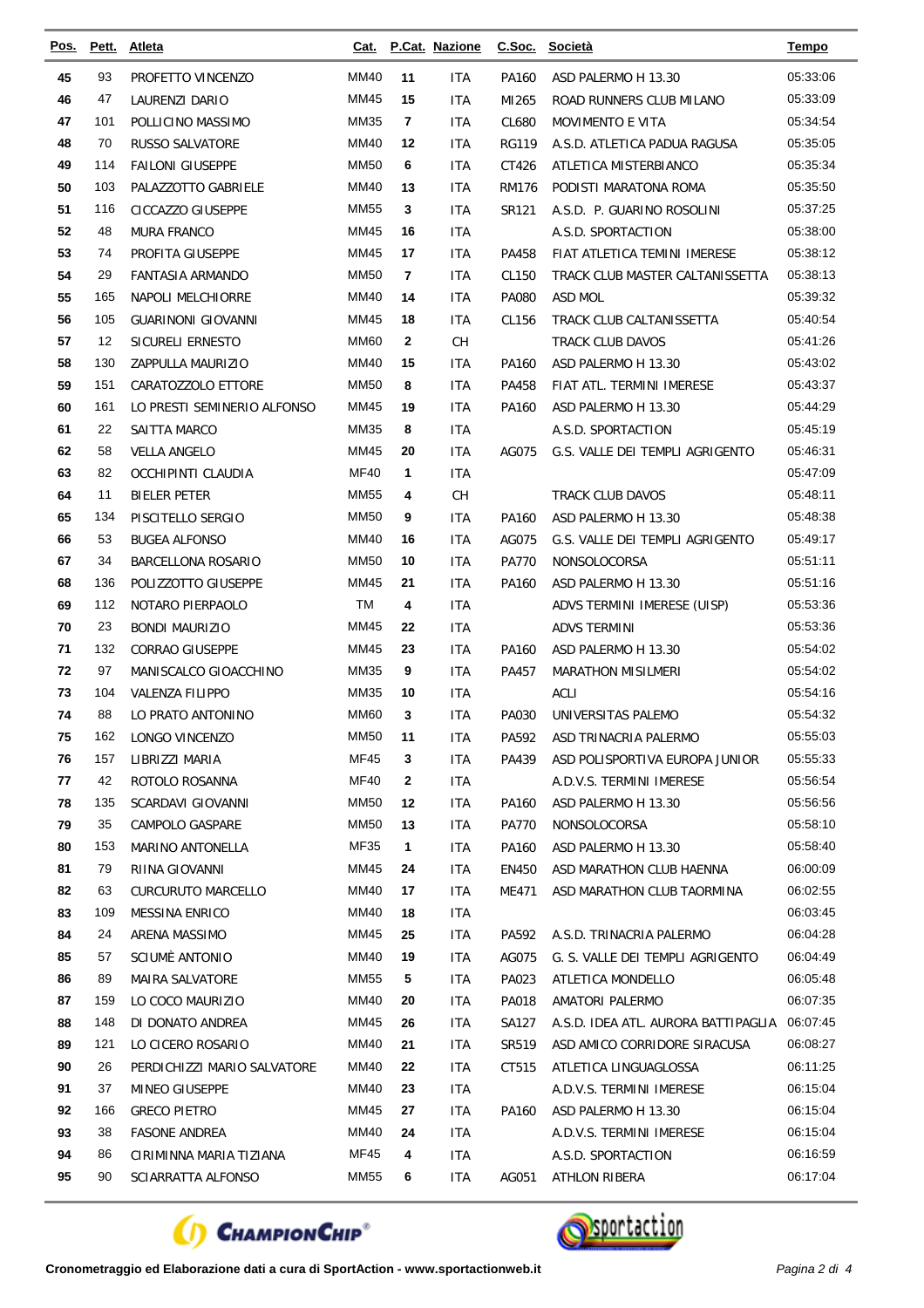| Pos.       | Pett.    | <b>Atleta</b>                            | <u>Cat.</u>  |                | P.Cat. Nazione    |                | C.Soc. Società                                           | <b>Tempo</b>         |
|------------|----------|------------------------------------------|--------------|----------------|-------------------|----------------|----------------------------------------------------------|----------------------|
| 96         | 150      | <b>GRILLO ENNIO</b>                      | MM35         | 11             | ITA               | SR640          | ASD ARCHIMEDE                                            | 06:17:18             |
| 97         | 91       | COSTANZO SALVATORE                       | <b>MM60</b>  | 4              | <b>ITA</b>        |                | CSAIN                                                    | 06:17:18             |
| 98         | 102      | RINZIVILLO ANTONIO                       | MM45         | 28             | ITA               | CL680          | <b>MOVIMENTO E VITA</b>                                  | 06:17:47             |
| 99         | 4        | <b>KLAUS KLEIN</b>                       | <b>MM55</b>  | $\overline{7}$ | D                 |                | MARATHON4YOU                                             | 06:18:24             |
| 100        | 87       | <b>MANONI GIORGIO</b>                    | MM35         | 12             | <b>ITA</b>        |                | A.S.D. SPIRITO TRAIL                                     | 06:18:37             |
| 101        | 152      | CASCIO SALVATORE                         | MM45         | 29             | <b>ITA</b>        | PA439          | ASD POLISPORTIVA EUROPA JUNIOR                           | 06:19:14             |
| 102        | 113      | D'ANTONI DARIO                           | <b>MM45</b>  | 30             | <b>ITA</b>        | CT067          | <b>CUS CATANIA</b>                                       | 06:20:10             |
| 103        | 140      | PIRRONE GIUSEPPE                         | MM45         | 31             | <b>ITA</b>        | <b>EN445</b>   | ACSD TALIN CLUB NICOSIA                                  | 06:20:35             |
| 104        | 146      | ALIBERTI ORLANDO                         | <b>MM50</b>  | 14             | <b>ITA</b>        | SA127          | A.S.D. IDEA ATL. AURORA BATTIPAGLIA                      | 06:24:02             |
| 105        | 129      | CARUSO VILLER                            | <b>MM60</b>  | 5              | ITA               | PA160          | ASD PALERMO H 13.30                                      | 06:27:56             |
| 106        | 117      | LA GAIPA CALOGERO                        | MM40         | 25             | <b>ITA</b>        | AG075          | G.S. VALLE DEI TEMPLI AGRIGENTO                          | 06:28:59             |
| 107        | 56       | MESSINA GIOVANNI                         | <b>MM45</b>  | 32             | ITA               | AG075          | G.S. VALLE DEI TEMPLI AGRIGENTO                          | 06:29:00             |
| 108        | 40       | NOTARO LUIGI                             | MM40         | 26             | <b>ITA</b>        |                | A.D.V.S. TERMINI IMERESE                                 | 06:29:46             |
| 109        | 54       | D'ANNA VINCENZO                          | <b>MM50</b>  | 15             | ITA               | AG075          | G.S. VALLE DEI TEMPLI AGRIGENTO                          | 06:29:59             |
| 110        | 176      | KOUMPLIS GEORGIOS                        | MM40         | 27             | <b>GRK</b>        |                |                                                          | 06:30:10             |
| 111        | 147      | DESIDERIO ADAMO                          | MM45         | 33             | <b>ITA</b>        | SA127          | A.S.D. IDEA ATL. AURORA BATTIPAGLIA                      | 06:32:28             |
| 112        | 131      | <b>BALSAMO SALVATORE</b>                 | MM40         | 28             | <b>ITA</b>        | PA160          | ASD PALERMO H 13.30                                      | 06:33:49             |
| 113        | 149      | MANZO SERGIO                             | <b>MM45</b>  | 34             | <b>ITA</b>        | SA127          | A.S.D. IDEA ATL. AURORA BATTIPAGLIA                      | 06:34:14             |
| 114        | 158      | ARCANGELO ANDREA                         | <b>MM50</b>  | 16             | <b>ITA</b>        | PA160          | ASD PALERMO H 13.30                                      | 06:34:36             |
| 115        | 46       | PICCIONE SALVATORE                       | <b>MM45</b>  | 35             | <b>ITA</b>        | TP400          | G.S. ATLETICA MAZARA                                     | 06:34:53             |
| 116        | 44       | SANZONE GIOVANNI                         | <b>MM35</b>  | 13             | ITA.              | <b>RG262</b>   | A.S.D.NO AL DOPING E DROGA                               | 06:35:08             |
| 117        | 72       | BONGIORNO CLAUDIO                        | MM35         | 14             | <b>ITA</b>        | ME471          | ASD MARATHON CLUB TAORMINA                               | 06:36:20             |
| 118        | 170      | MELI FRANCESCO PAOLO                     | <b>MM65</b>  | 1              | <b>ITA</b>        |                |                                                          | 06:41:01             |
| 119        | 164      | <b>CALLEA STEFANIA</b>                   | <b>MF40</b>  | 3              | ITA               |                | <b>CUS PALERMO</b>                                       | 06:41:43             |
| 120        | 141      | MURAGLIA SALVATORE                       | MM35         | 15             | <b>ITA</b>        | <b>EN445</b>   | ACSD TALIN CLUB NICOSIA                                  | 06:42:35             |
| 121        | 154      | MAIORINO ROBERTO                         | <b>MM45</b>  | 36             | ITA               | PA160          | ASD PALERMO H 13.30                                      | 06:43:10             |
| 122        | 98       | MAZZARA MASSIMO                          | MM40         | 29             | ITA               | <b>PA770</b>   | NONSOLOCORSA                                             | 06:44:01             |
| 123        | 145      | SANTORO CARMELO                          | MM35         | 16             | ITA               | CT515          | ATLETICA LINGUAGLOSSA                                    | 06:44:48             |
| 124        | 18       | <b>BARCHIESI IVO</b>                     | <b>MM60</b>  | 6              | <b>ITA</b>        | <b>RS004</b>   | ATLETICA AMATORI VELLETRI                                | 06:45:19             |
| 125        | 45       | SAITTA FABRIZIO                          | MM40         | 30             | ITA               |                | A.S.D. SPORTACTION                                       | 06:46:03             |
| 126        | 167      | RUSSO ALESI FABIO                        | ${\sf SM}$   | $\mathbf{2}$   | <b>ITA</b>        |                |                                                          | 06:46:29             |
| 127        | 169      | VINCENTINI ANNA                          | MF55         | 1              | <b>YVZ</b>        |                |                                                          | 06:47:43             |
| 128        | 50       | PALUMBO MARIO                            | MM45         | 37             | <b>ITA</b>        | AG075          | G.S. VALLE DEI TEMPLI AGRIGENTO                          | 06:48:33             |
| 129        | 51       | PALUMBO FABIO                            | MM40         | 31             | <b>ITA</b>        | AG075          | G.S. VALLE DEITEMPLI AGRIGENTO                           | 06:48:33             |
| 130        | 52       | BATTAGLIA ANNALISA                       | <b>MF35</b>  | $\mathbf{2}$   | <b>ITA</b>        | AG075          | G.S. VALLE DEI TEMPLI AGRIGENTO                          | 06:48:38             |
| 131        | 41       | ARNONE FILIPPO                           | MM45         | 38             | <b>ITA</b>        |                | A.D.V.S. TERMINI IMERESE                                 | 06:49:34             |
| 132        | 39       | POLLAROLO FABRIZIO                       | <b>SM</b>    | 3              | <b>ITA</b>        |                | A.D.V.S. TERMINI IMERESE                                 | 06:49:34             |
| 133<br>134 | 78       | AIRÒ FARULLA MARIA                       | MF40         | 4              | <b>ITA</b>        | PA769          | A.S.D SCUOLA ATLETICA BERRADI 09                         | 06:55:18             |
| 135        | 65<br>66 | BERRITTA SALVATORE<br>PASSALACQUA MANLIO | MM45<br>MM45 | 39<br>40       | ITA<br><b>ITA</b> | ME471<br>ME471 | ASD MARATHON CLUB TAORMINA<br>ASD MARATHON CLUB TAORMINA | 07:04:03<br>07:04:42 |
| 136        | 107      | <b>BARCHITTA ROSARIO</b>                 | MM65         | $\mathbf{2}$   | <b>ITA</b>        | CT433          | A.S.D ATLETICA SCORDIA                                   | 07:06:48             |
| 137        | 137      | CARUSO GIUSEPPE                          | MM50         | 17             | ITA               | PA160          | ASD PALERMO H 13.30                                      | 07:06:49             |
| 138        | 73       | MILITELLO CARMELO                        | MM55         | 8              | <b>ITA</b>        |                | ADVS TERMINI IMERESE (UISP)                              | 07:07:29             |
| 139        | 36       | ALONGI GIUSEPPE                          | <b>MM50</b>  | 18             | ITA               |                | A.D.V.S. TERMINI IMERESE                                 | 07:07:30             |
| 140        | 142      | LOCATI ROBERTO                           | MM40         | 32             | <b>ITA</b>        | PA072          | GRP. SPORT. DIL.VERGINE MARIA PA                         | 07:10:05             |
| 141        | 111      | SAJA GIOVANNI                            | <b>MM50</b>  | 19             | ITA               | PA080          | ASD MOL                                                  | 07:22:48             |
| 142        | 84       | <b>TERESI GIUSEPPE</b>                   | MM45         | 41             | <b>ITA</b>        |                | <b>UISP</b>                                              | 07:24:26             |
| 143        | 9        | CASTRORAO DANIELE                        | MM35         | 17             | <b>ITA</b>        |                | POLISPORTIVA NADIR                                       | 07:27:59             |
| 144        | 138      | RANELI GAETANO                           | MM35         | 18             | <b>ITA</b>        | PA160          | ASD PALERMO H 13.30                                      | 07:38:38             |
| 145        | 172      | MACALUSO CALOGERO                        | MM35         | 19             | <b>ITA</b>        |                |                                                          | 07:42:22             |
| 146        | 119      | LAURETTA CARMELO                         | <b>MM60</b>  | $\overline{7}$ | ITA               | SR519          | ASD AMICO CORRIDORE SIRACUSA                             | 07:46:57             |
|            |          |                                          |              |                |                   |                |                                                          |                      |